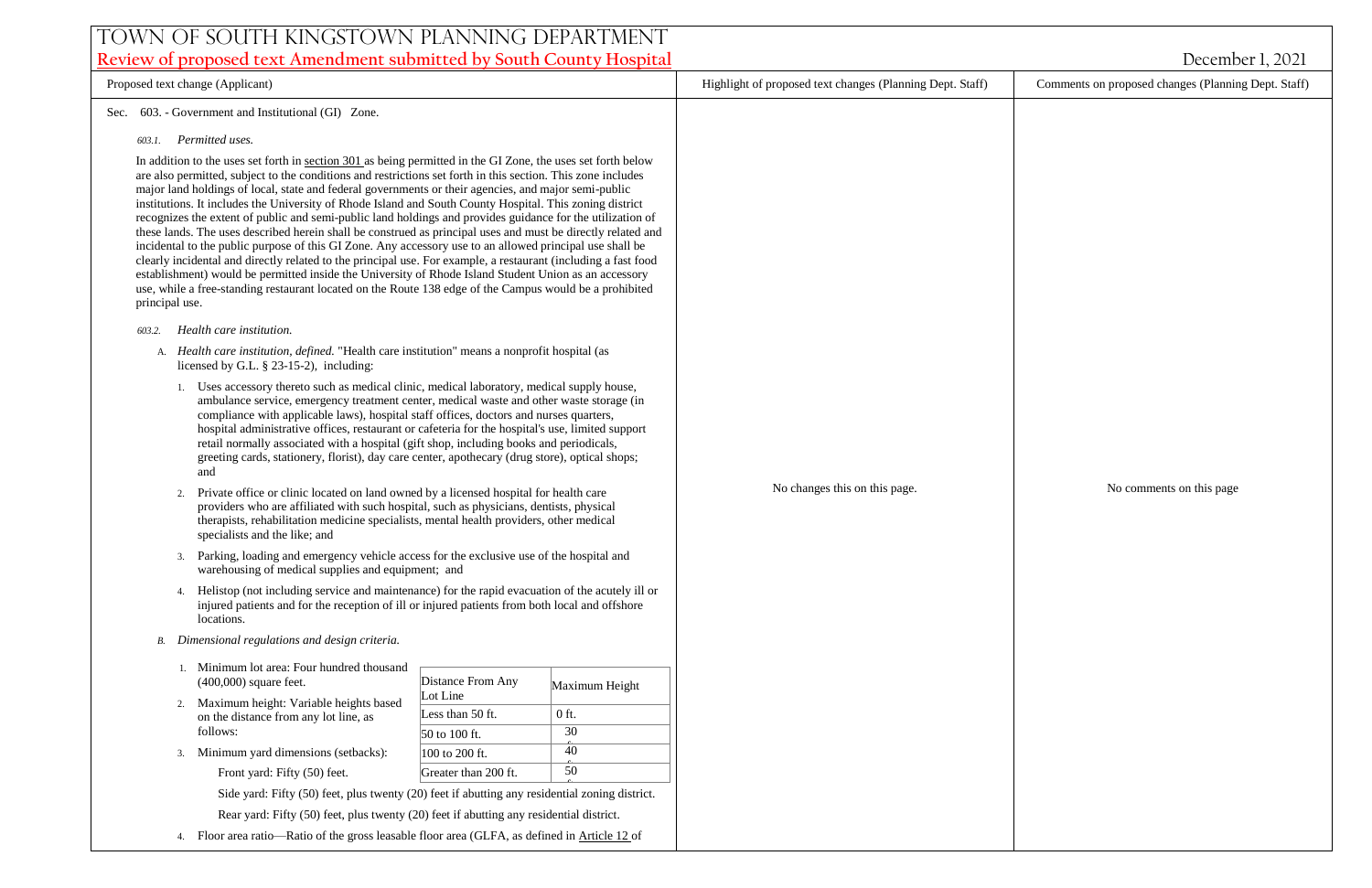|    | the zoning ordinance) of a building(s) to the area of the lot, excluding land unsuitable for<br>development: Thirty-five-hundredths (.35).                                                                                                                                                                                                                                                                                                                                                                                                                                                                                                                                                                                                                                                                   |                               |
|----|--------------------------------------------------------------------------------------------------------------------------------------------------------------------------------------------------------------------------------------------------------------------------------------------------------------------------------------------------------------------------------------------------------------------------------------------------------------------------------------------------------------------------------------------------------------------------------------------------------------------------------------------------------------------------------------------------------------------------------------------------------------------------------------------------------------|-------------------------------|
| 5. | Building coverage—Percent of the lot covered by a building(s): Twenty-five $(25)$ .                                                                                                                                                                                                                                                                                                                                                                                                                                                                                                                                                                                                                                                                                                                          |                               |
| 6. | Parking lot landscaping. The provisions of subdivision and land development regulations<br>and Article 7 of this ordinance shall apply to all parking lots.                                                                                                                                                                                                                                                                                                                                                                                                                                                                                                                                                                                                                                                  |                               |
| 7. | Parking. The minimum number of parking spaces shall be required as set forth below:                                                                                                                                                                                                                                                                                                                                                                                                                                                                                                                                                                                                                                                                                                                          |                               |
|    | (a) Hospital and accessory use (except day care):                                                                                                                                                                                                                                                                                                                                                                                                                                                                                                                                                                                                                                                                                                                                                            |                               |
|    | Thirty-three-hundredths (.33) spaces per patient bed, plus                                                                                                                                                                                                                                                                                                                                                                                                                                                                                                                                                                                                                                                                                                                                                   |                               |
|    | One (1) space per each staff or visiting doctor (calculated according to the largest<br>number in attendance at any hour during an average day), plus                                                                                                                                                                                                                                                                                                                                                                                                                                                                                                                                                                                                                                                        |                               |
|    | One (1) space per employee (full time equivalent), including nurses and volunteers<br>(calculated according to the largest number in attendance for any work shift during<br>an average day), plus                                                                                                                                                                                                                                                                                                                                                                                                                                                                                                                                                                                                           |                               |
|    | One (1) space per two hundred fifty (250) square feet GLFA for outpatient medical<br>care facilities, plus                                                                                                                                                                                                                                                                                                                                                                                                                                                                                                                                                                                                                                                                                                   |                               |
|    | One (1) space for each hospital-owned vehicle.                                                                                                                                                                                                                                                                                                                                                                                                                                                                                                                                                                                                                                                                                                                                                               |                               |
|    | (b) Private office or clinic: One (1) space per two hundred fifty (250) square feet GLFA for<br>private office space.                                                                                                                                                                                                                                                                                                                                                                                                                                                                                                                                                                                                                                                                                        |                               |
|    | (c) Day care: Two $(2)$ for each classroom in a day care facility but not less than six $(6)$ for<br>the building.                                                                                                                                                                                                                                                                                                                                                                                                                                                                                                                                                                                                                                                                                           |                               |
|    | Note: Space used for a helistop shall not be counted towards the minimum required<br>parking.                                                                                                                                                                                                                                                                                                                                                                                                                                                                                                                                                                                                                                                                                                                |                               |
| 8. | Loading. One (1) loading dock(s) per one hundred thousand (100,000) square feet GLFA.                                                                                                                                                                                                                                                                                                                                                                                                                                                                                                                                                                                                                                                                                                                        |                               |
| 9. | Lighting. See section [704] of the zoning ordinance.                                                                                                                                                                                                                                                                                                                                                                                                                                                                                                                                                                                                                                                                                                                                                         |                               |
|    | 10. Signs. Signs for health care institutions in public zoning districts shall be governed by the<br>following:                                                                                                                                                                                                                                                                                                                                                                                                                                                                                                                                                                                                                                                                                              | No changes this on this page. |
|    | There shall be no more than four (4) freestanding signs located along adjacent streets to<br>identify health care institutions, major buildings, entrances/exits, uses or activities. The<br>top of such sign shall not be more than eight (8) feet above the ground, and shall not<br>exceed an area of thirty-six (36) square feet per side.                                                                                                                                                                                                                                                                                                                                                                                                                                                               |                               |
|    | (b) There may be one (1) wall-mounted or freestanding sign for each principal building or, if<br>part of a larger complex of buildings, one (1) wall-mounted or freestanding sign for each<br>major wing or section of the complex. For institutions having less than two hundred<br>thousand (200,000) square feet of GLFA, there shall be a maximum of eight (8) such<br>wall-mounted or freestanding signs. For institutions having two hundred thousand<br>(200,000) square feet or greater GLFA, there shall be one (1) additional wall-mounted<br>sign or freestanding sign permitted for each fifty thousand (50,000) square feet GLFA<br>above two hundred thousand (200,000) square feet. The maximum size of each wall-<br>mounted sign or freestanding sign shall be thirty-six (36) square feet. |                               |
|    | In addition to the above wall-mounted signs or freestanding signs, there may be one $(1)$<br>wall-mounted sign identifying each building entrance primarily providing access for<br>emergency treatment or ambulance service, not to exceed one hundred ten (110) square<br>feet in area.                                                                                                                                                                                                                                                                                                                                                                                                                                                                                                                    |                               |
|    | Signs may be either wall-mounted or freestanding.<br>(c)                                                                                                                                                                                                                                                                                                                                                                                                                                                                                                                                                                                                                                                                                                                                                     |                               |
|    | Signs may be illuminated or indirectly illuminated.<br>(d)                                                                                                                                                                                                                                                                                                                                                                                                                                                                                                                                                                                                                                                                                                                                                   |                               |
|    | The provisions of <u>Section 811</u> , Signs Prohibited in All Zoning Districts, shall apply.<br>(e)                                                                                                                                                                                                                                                                                                                                                                                                                                                                                                                                                                                                                                                                                                         |                               |
|    | The provisions of section 880, Off-Site Directional Signs, shall apply.<br>(f)                                                                                                                                                                                                                                                                                                                                                                                                                                                                                                                                                                                                                                                                                                                               |                               |

No comments on this page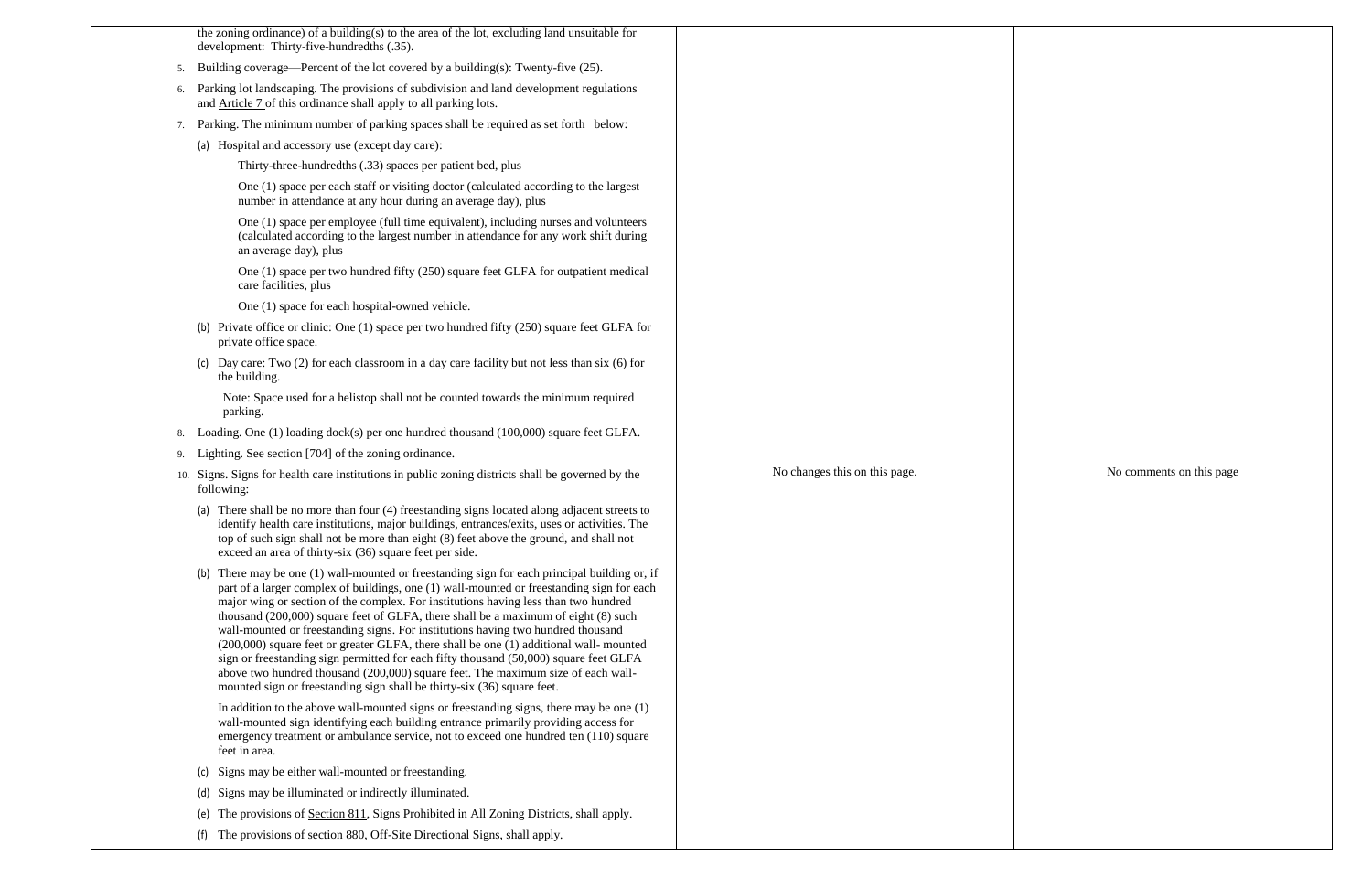- (g) The provisions of section 810.E regarding on-site instructional or directional signs shall apply, provided that there shall be no maximum number of signs for each applicable activity and that wall-mounted signs shall not exceed six (6) square feet and freestanding signs shall not exceed twelve (12) square feet per side.
- C. *Master Plan Institutional Long-Range Plan Development Plan Review Requirement.* All health care institutions shall file a master plan an institutional long-range plan with the planning board for approval. which shall be in compliance with the use and dimensional requirements of this ordinance and the town's comprehensive plan and which shall be approved by the planning board as a major land development project. The Planning Board shall review and approve the institutional long-range plan under the framework of development plan review.
	- 1. *Purpose.* A Master Plan An institutional long-range plan is required to promote the orderly growth and development of health care institutions while preserving neighborhood character, historic resources, and consistency with the Town's Comprehensive Plan and adopted land use policies. The master plan institutional long-range plan shall be is a statement, in text, maps, illustrations, or other media of communication that is designed to that provides a basis for rational decision making regarding the long term physical development of the institution's campus. The plan shall include an implementation element which defines and schedules for a period of five (5) years or more, the specific public actions to be undertaken in order to achieve the goals and objectives of the plan.
	- 2. *Filing requirements. All h*ealth care institutions shall file with the planning board a master plan an institutional long-range plan with the Town Planning Board. within six (6) months following the adoption of this ordinance.The Plan shall be updated every five (5) years from the most recent date of approval, which includes any amendments to a plan. All updates shall show changes in the institutions development plans and real property holdings. The institutional long-range plan may also be amended prior to the five year renewal. Said institution shall review its master plan five (5) years following the first approval, and every five (5) years thereafter (regardless of any intervening changes) to determine if any changes are being considered or proposed. If changes are not proposed, the institution shall notify the planning board in writing that the current master plan is valid for another five (5) years. The master plan may be amended by the institution not more than two (2) times within any five-year term and such amendment shall be submitted not less than six (6) months prior to any planned construction of a new building, any addition to an existing building which will increase the size of such existing building by five hundred (500) square feet GFLA, or the demolition of any existing building.
- 3. *Procedure. Review and approval.* A master plan shall be subject to the procedure for review and approval set forth in the subdivision and land development regulations of the Town of South Kingstown, Article V.C.4., Major Land Development.
	- A. **Institutional Long-Range Plan Pre-Submittal Public Participation.** Prior to formal submittal of an institutional long-range plan to the Planning Board, the institution shall undertake a public participation process. The public participation process shall include:
		- i. A minimum of one neighborhood presentation of the major proposals in the plan. Neighborhood organizations, elected officials, and planning department staff shall receive prior written notice of this meeting, and shall have the

## **Proposed Change:**

Moves review framework to Development Plan Review, which removes the required abutter notice.

Removes specific statement/requirement as to compliance with the Zoning Ordinance and Comprehensive Plan

# **Proposed Change:**

Removes implementation element and the five year projection of improvements.

# **Proposed Change:**

Removes requirement to prepare plan with in a stated timeframe upon adoption of revisions. No statement associated to when the first plan has to be filed.

Removes the limitations on the number of revisions that can be made to the plan.

### **Proposed Change:**

Removes reference to Major Land Development review

Inserts pre-application meeting with Planning Board only if administrative officer determines that the scope of plan is so significant that a meeting is warranted. The term **so significant**

Formal public notice should be incorporated into the application – merely meeting with the neighborhood does not replace the notice requirements associated with a public hearing under Rhode Island Law. Staff can support utilizing the framework of Development Plan Review in reviewing and possibly approving the *Institutional Long-Range Plan*, however, this DPR process should be conducted as a Public Hearing with the Planning Board in addition to an informational meeting with the public.

The applicant is asking for an expedited approval process through the building/zoning department, there should be some statement regarding compliance with zoning, as well as the Comprehensive Plan

Inserts a new public participation process, however, there is no method of notice, no notice requirement (time frame), no notice location (paper, web…..), no area parameters of notice (proximity to property). Formal public notice should be incorporated into the application – merely meeting with the neighborhood does not replace the notice requirements associated with a public hearing under Rhode Island Law.

Any long range plan typically has an implementation schedule/program associated with it. It would be reasonable to assume that any entity involved in this type of long range planning/permitting process could provide an implementation plan/program. An implementation schedule is imperative in approving a plan such as this to insure that the public and abutting property owners can expect a level of certainty with regard to hospital activity and potential impacts as it relates to land use in the surround neighborhood.

When does the first institutional long-range plan need to be submitted? The proposed text amendment should have a time frame associated with the submission of a plan under the new regulations.

We are not overly concerned about an entity's ability to amend the plan, since the Planning Board still retains approval authority. However, it needs to be made clear that the health care institution is not just merely filing a plan with the Planning Board. In fact the institution is submitting a plan for review and approval.

This language is subjective in nature and contains no qualitative criteria to assist in determining how is this decision is made?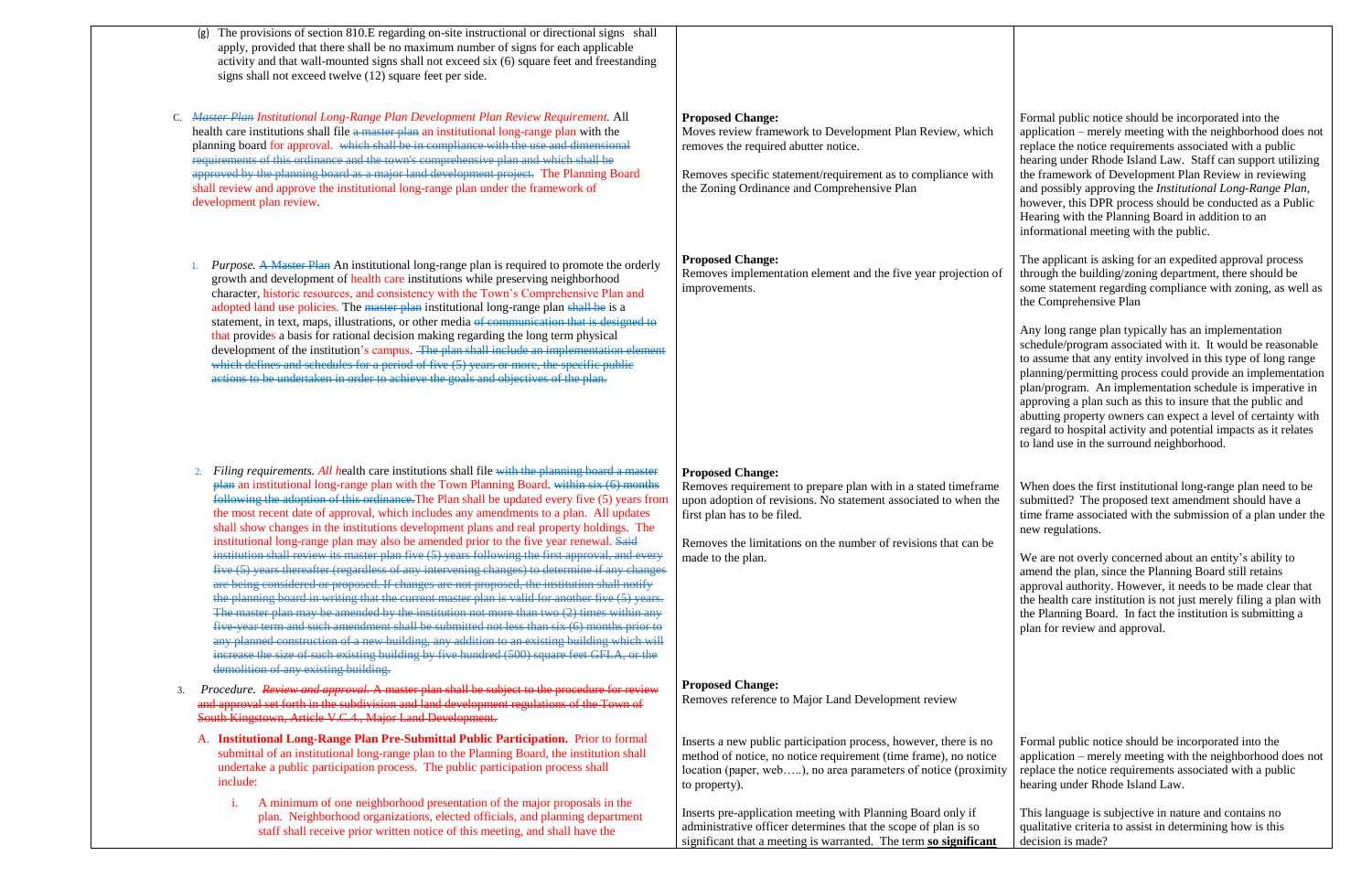|    | opportunity in the meeting to provide comments.                                                                                                                                                                                                                                                                                                                                                                                                                                                                                                                                                                                                                                                                                                                                                                                                                                                                                                                                                                                                                                  | is subjective in nature and there is no objective criteria to                                                                                                                                                                                                                                                                                                                                                                                                                                                                                                                                                                                               |
|----|----------------------------------------------------------------------------------------------------------------------------------------------------------------------------------------------------------------------------------------------------------------------------------------------------------------------------------------------------------------------------------------------------------------------------------------------------------------------------------------------------------------------------------------------------------------------------------------------------------------------------------------------------------------------------------------------------------------------------------------------------------------------------------------------------------------------------------------------------------------------------------------------------------------------------------------------------------------------------------------------------------------------------------------------------------------------------------|-------------------------------------------------------------------------------------------------------------------------------------------------------------------------------------------------------------------------------------------------------------------------------------------------------------------------------------------------------------------------------------------------------------------------------------------------------------------------------------------------------------------------------------------------------------------------------------------------------------------------------------------------------------|
|    | ii.<br>A pre-application meeting before the Planning Board on a new or amended<br>institutional long-range plan is required if the administrative officer deems that<br>the scope of the institutional long-range plan is so significant that the meeting<br>is warranted.                                                                                                                                                                                                                                                                                                                                                                                                                                                                                                                                                                                                                                                                                                                                                                                                       | evaluate.                                                                                                                                                                                                                                                                                                                                                                                                                                                                                                                                                                                                                                                   |
|    | <b>B.</b> Action by Planning Board                                                                                                                                                                                                                                                                                                                                                                                                                                                                                                                                                                                                                                                                                                                                                                                                                                                                                                                                                                                                                                               |                                                                                                                                                                                                                                                                                                                                                                                                                                                                                                                                                                                                                                                             |
|    | Institutional long-range plans and amendments to previously approved plans shall be<br>reviewed by the Planning Board for compliance with the comprehensive plan and this<br>ordinance at a regularly scheduled meeting of the Planning Board following submittal<br>of a complete application.                                                                                                                                                                                                                                                                                                                                                                                                                                                                                                                                                                                                                                                                                                                                                                                  | There is no proposed time frame for review by the Planning<br>Board associated with the review of the new institutional long-<br>range plan.                                                                                                                                                                                                                                                                                                                                                                                                                                                                                                                |
| D. | <i>Master Plan Long-range plan contents.</i> The masterlong-range plan shall, at a minimum, contain the<br>following:                                                                                                                                                                                                                                                                                                                                                                                                                                                                                                                                                                                                                                                                                                                                                                                                                                                                                                                                                            |                                                                                                                                                                                                                                                                                                                                                                                                                                                                                                                                                                                                                                                             |
|    | Mission statement of the hospital, including its relationship with the neighborhood and<br>community in which it is physically situated.                                                                                                                                                                                                                                                                                                                                                                                                                                                                                                                                                                                                                                                                                                                                                                                                                                                                                                                                         | <b>Proposed Change:</b>                                                                                                                                                                                                                                                                                                                                                                                                                                                                                                                                                                                                                                     |
| 2. | A list of all existing buildings owned or leased by the hospital within the hospital<br>campus, with the following information, provided in tabular form, using the<br>following as column headings:                                                                                                                                                                                                                                                                                                                                                                                                                                                                                                                                                                                                                                                                                                                                                                                                                                                                             | Adds language to require campus property only (onsite verses off<br>site).                                                                                                                                                                                                                                                                                                                                                                                                                                                                                                                                                                                  |
|    | Building, by name or address.                                                                                                                                                                                                                                                                                                                                                                                                                                                                                                                                                                                                                                                                                                                                                                                                                                                                                                                                                                                                                                                    |                                                                                                                                                                                                                                                                                                                                                                                                                                                                                                                                                                                                                                                             |
|    | Exterior size or footprint.                                                                                                                                                                                                                                                                                                                                                                                                                                                                                                                                                                                                                                                                                                                                                                                                                                                                                                                                                                                                                                                      |                                                                                                                                                                                                                                                                                                                                                                                                                                                                                                                                                                                                                                                             |
|    | Height in stories and feet.                                                                                                                                                                                                                                                                                                                                                                                                                                                                                                                                                                                                                                                                                                                                                                                                                                                                                                                                                                                                                                                      |                                                                                                                                                                                                                                                                                                                                                                                                                                                                                                                                                                                                                                                             |
|    | Physical condition.                                                                                                                                                                                                                                                                                                                                                                                                                                                                                                                                                                                                                                                                                                                                                                                                                                                                                                                                                                                                                                                              |                                                                                                                                                                                                                                                                                                                                                                                                                                                                                                                                                                                                                                                             |
|    | Primary use.                                                                                                                                                                                                                                                                                                                                                                                                                                                                                                                                                                                                                                                                                                                                                                                                                                                                                                                                                                                                                                                                     |                                                                                                                                                                                                                                                                                                                                                                                                                                                                                                                                                                                                                                                             |
|    | Percent used for patient care.                                                                                                                                                                                                                                                                                                                                                                                                                                                                                                                                                                                                                                                                                                                                                                                                                                                                                                                                                                                                                                                   |                                                                                                                                                                                                                                                                                                                                                                                                                                                                                                                                                                                                                                                             |
|    | Percent used for administrative offices.                                                                                                                                                                                                                                                                                                                                                                                                                                                                                                                                                                                                                                                                                                                                                                                                                                                                                                                                                                                                                                         |                                                                                                                                                                                                                                                                                                                                                                                                                                                                                                                                                                                                                                                             |
|    | Accessory use or ancillary use.                                                                                                                                                                                                                                                                                                                                                                                                                                                                                                                                                                                                                                                                                                                                                                                                                                                                                                                                                                                                                                                  |                                                                                                                                                                                                                                                                                                                                                                                                                                                                                                                                                                                                                                                             |
| 3. | Statement of ten-year goals and five-year objectives and means and approaches through which<br>such goals and objectives may be reached.                                                                                                                                                                                                                                                                                                                                                                                                                                                                                                                                                                                                                                                                                                                                                                                                                                                                                                                                         |                                                                                                                                                                                                                                                                                                                                                                                                                                                                                                                                                                                                                                                             |
| 4. | -Circulation plan indicating existing and proposed vehicular access, pedestrian sidewalks<br>and general circulation layout of the campus. The circulation plan shall be prepared by a<br>registered Traffic Engineer selected by mutual agreement of the town and applicant, and<br>paid for by the applicant. The circulation plan shall address on- and off-site impacts on<br>adjacent streets and is required to examine alternative access scenarios. In addition, the plan<br>shall address the adequacy of on-site traffic circulation, parking and loading,<br>sidewalk/pedestrian circulation, delivery, and emergency access and related circulation<br>issues. A study of traffic conditions that analyzes existing traffic generation, and the impacts<br>of traffic generation predicted from proposed projects. The study shall include actions that<br>the institution will take to reduce the negative impacts of increased traffic. The institution<br>shall establish the scope of the traffic study through consultation with the administrative<br>officer. | <b>Proposed Changes:</b><br>The proposed amendment eliminates discussion on internal<br>aspects of the site (parking, campus circulation), which is<br>typically critical to any master/institutional master plan<br>discussion and/or capital/space planning endeavors.<br>Removes the requirement of submitting a traffic circulation plan<br>and removes references to parking and loading,<br>sidewalk/pedestrian circulation, delivery and emergency access<br>and related circulation analysis and/or assessment.<br>Establishing a scope with the administrative officer is suspect.<br>Establishing minimum criteria for a Traffic/circulation plan |
| 5. | Proposed changes in land holdings of the institution within or contiguous to the hospital<br>campus, including property to be sold or acquired, proposed street(s) to be abandoned,<br>and new streets and driveways to be established including private rights-of-way.                                                                                                                                                                                                                                                                                                                                                                                                                                                                                                                                                                                                                                                                                                                                                                                                          | would be more appropriate. Waiver provisions could be added<br>for items that may not be required given the scope of the project.                                                                                                                                                                                                                                                                                                                                                                                                                                                                                                                           |
| 6. | Proposed changes in land use within the hospital's campus and grounds.                                                                                                                                                                                                                                                                                                                                                                                                                                                                                                                                                                                                                                                                                                                                                                                                                                                                                                                                                                                                           |                                                                                                                                                                                                                                                                                                                                                                                                                                                                                                                                                                                                                                                             |
| 7. | Proposed capital improvements including new structures, additions to existing structures,<br>parking garages, parking lots, driveways, access roads, and landscaped areas or buffers. Major<br>repairs that affect the building and/or campus grounds shall be included. The plan shall, at a                                                                                                                                                                                                                                                                                                                                                                                                                                                                                                                                                                                                                                                                                                                                                                                    | <b>Proposed Change:</b><br>Eliminates term, parking structure                                                                                                                                                                                                                                                                                                                                                                                                                                                                                                                                                                                               |

DPR process/time frames? In accordance with state law, there is no mandatory review period/time frames associated with Development Plan Review.

Language should be added to require the identification of any off-site assets anticipated to be needed to fulfill the needs of the institution as outlined in their long range plan (i.e. satellite parking facility).

The proposed amendment completely eliminates discussion on internal aspects of the site (parking, campus circulation…), which is typically critical to any master/institutional master plan discussion and/or capital/space planning endeavor. These components are critical to the long range planning process as it relates to current and future land use within the site and the community as a whole.

Establishing a scope with the administrative officer is suspect. Establishing minimum criteria for a Traffic/circulation plan would be more appropriate. Waiver provisions could be added for items that may not be required given the scope of the project.

There is no reason for this (term parking garages) to be eliminated from any plan requirement. A plan that does not contemplate structured parking can simply make a statement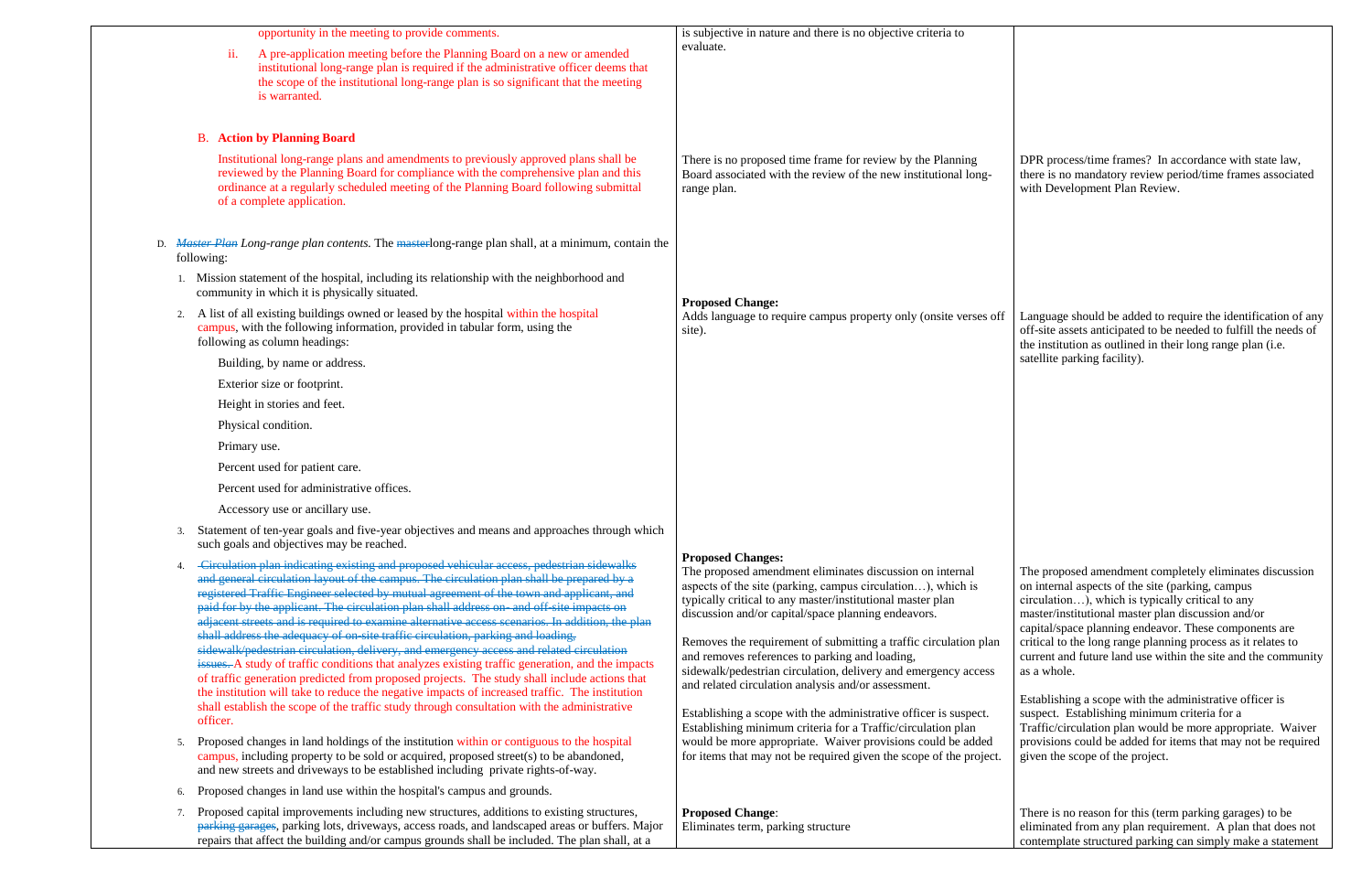|    | minimum, identify the location of such improvements (on a map of the campus), the footprint<br>and exterior dimensions of any new structure, height in stories and feet, proposed uses,<br>including primary and accessory uses, parking and loading to support such uses, and<br>landscaped buffers.                                                                                                                                                                                                                                                                                                                                                                                                                                                                                                                                                                                                                                                                                                                                                                                                                                                    |                                                                                                                                                                                                              |
|----|----------------------------------------------------------------------------------------------------------------------------------------------------------------------------------------------------------------------------------------------------------------------------------------------------------------------------------------------------------------------------------------------------------------------------------------------------------------------------------------------------------------------------------------------------------------------------------------------------------------------------------------------------------------------------------------------------------------------------------------------------------------------------------------------------------------------------------------------------------------------------------------------------------------------------------------------------------------------------------------------------------------------------------------------------------------------------------------------------------------------------------------------------------|--------------------------------------------------------------------------------------------------------------------------------------------------------------------------------------------------------------|
| 8. | For any new building or addition to an existing building that has building plans, including<br>scaled plans and elevations, such plans and drawings shall be included in the master-long-<br>range plan. For building plans, including additions to existing buildings, that are in the<br>conceptual planning stages and architectural drawings are not available at the time of<br>submission of the master-long-range plan, the planning board shall require, as a condition for<br>approval of the master-long-range plan, that when such architectural drawings are prepared,<br>they shall be submitted for development plan review, pursuant to the subdivision and land<br>development regulations.                                                                                                                                                                                                                                                                                                                                                                                                                                              | <b>Proposed Change:</b>                                                                                                                                                                                      |
| 9. | Proposed demolition of any building, structure, parking garages, parking lot, or any other<br>campus facility.                                                                                                                                                                                                                                                                                                                                                                                                                                                                                                                                                                                                                                                                                                                                                                                                                                                                                                                                                                                                                                           | Eliminates term, parking structure                                                                                                                                                                           |
|    | 10. A parking plan that shows the location of all parking on that exist and the number that are<br>required the hospital campus. The plan shall identify: the number of parking spaces; the<br>location of new spaces required as a result of any proposed development; and, other<br>information deemed appropriate.                                                                                                                                                                                                                                                                                                                                                                                                                                                                                                                                                                                                                                                                                                                                                                                                                                    | <b>Proposed Change:</b><br>Eliminates evaluation/assessment of what parking is required by<br>zoning code. Only requires plan to show how many spaces they<br>have and what they plan to have in the future. |
|    | 11. The masterlong-range plan shall contain text and maps to facilitate the review process.<br>12. In addition to the above, any hospital subject to regulation by the Department of Health<br>pursuant to F.L. 1956, Ch. 23-15, as amended, and to the rules and regulations promulgated by<br>the Director of Health for the State of Rhode Island pursuant thereto, which are required<br>thereby to obtain a certificate of need as a precondition to licensure of any new or additional<br>premises, shall file said certificate of need as an appendix to its plan-A copy of the certificate<br>of need, required as a precondition to license of any new or additional premises on the hospital<br>eampus, in accordance with G.L. 1956, Ch. 23-15, and the rules and regulations promulgated<br>by the Director of Health for the State of Rhode Island, shall be attached to the master plan.<br>13. Conditional agreement for payment in lieu of taxes (PILOT) with regard to for-profit<br>enterprises of the health care institution, if applicable.<br>14. Application filing fee, to be established by the town council from time to time. | <b>Proposed Change:</b><br>Changes regulatory reference                                                                                                                                                      |
| E. | Modifications to Approved Institutional Long-Range Plans                                                                                                                                                                                                                                                                                                                                                                                                                                                                                                                                                                                                                                                                                                                                                                                                                                                                                                                                                                                                                                                                                                 | <b>Proposed Change:</b>                                                                                                                                                                                      |
|    | The following development actions are considered consistent with an approved<br>institutional long-range plan, even if not specifically shown on that approved<br>institutional long-range plan:                                                                                                                                                                                                                                                                                                                                                                                                                                                                                                                                                                                                                                                                                                                                                                                                                                                                                                                                                         | Increase the trigger mechanisms for required amendments to<br>Long-Range Plan.                                                                                                                               |
| 1. | Construction of new structures of 3,000 square feet of gross floor area or<br>less that are adjunct to and support an existing use on campus.                                                                                                                                                                                                                                                                                                                                                                                                                                                                                                                                                                                                                                                                                                                                                                                                                                                                                                                                                                                                            |                                                                                                                                                                                                              |
|    | 2. Additions to existing structures of less than 25% of the existing gross floor<br>area or 10,000 square feet in gross floor area, whichever is less.                                                                                                                                                                                                                                                                                                                                                                                                                                                                                                                                                                                                                                                                                                                                                                                                                                                                                                                                                                                                   |                                                                                                                                                                                                              |
| з. | Interior renovations to an existing structure.                                                                                                                                                                                                                                                                                                                                                                                                                                                                                                                                                                                                                                                                                                                                                                                                                                                                                                                                                                                                                                                                                                           |                                                                                                                                                                                                              |
| 4. | Facade renovation to an existing structure.                                                                                                                                                                                                                                                                                                                                                                                                                                                                                                                                                                                                                                                                                                                                                                                                                                                                                                                                                                                                                                                                                                              |                                                                                                                                                                                                              |
| 5. | change of use to any use allowed within the hospital campus.                                                                                                                                                                                                                                                                                                                                                                                                                                                                                                                                                                                                                                                                                                                                                                                                                                                                                                                                                                                                                                                                                             |                                                                                                                                                                                                              |
|    | 6. New parking facilities of 10 or fewer parking spaces.                                                                                                                                                                                                                                                                                                                                                                                                                                                                                                                                                                                                                                                                                                                                                                                                                                                                                                                                                                                                                                                                                                 |                                                                                                                                                                                                              |

regarding that fact.

#### See statement above

It is not clear why this language would be eliminated since Institutional Long-Range Plans should identify both existing and planned future conditions on the Site to insure compliance with regulatory requirements. In submitting the most recently withdrawn Master Plan (and in compliance with the quantitative parking analysis required by our current regulations), the Hospital revealed a parking deficiency that currently exists on site. Is it the intent of the proposed language to no longer point out and/or highlight that deficiencies and/or zoning non-compliance exists on a Site?

While Staff can agree that certain minor improvements should be allowed without requiring amendment of a previously approved plan, those allowances should be limited to minor improvements that fit within the parameters developed in an Institutional Long Range Plan/Master Plan and would not adversely impact traffic, circulation, and/or parking. It should be understood that new structures or additions to existing buildings would increase the overall floor areas of the facility which has the potential to increase the intensity of use. An increase in intensity could also occur without any new construction (retrofit to existing space) as an addition or new building. For example, the construction or retrofit of a 3,000 square foot structure could result in an increase on the number of employees which would increase the amount of parking needed (both from the Hospital's operational standpoint, as well as the Town's